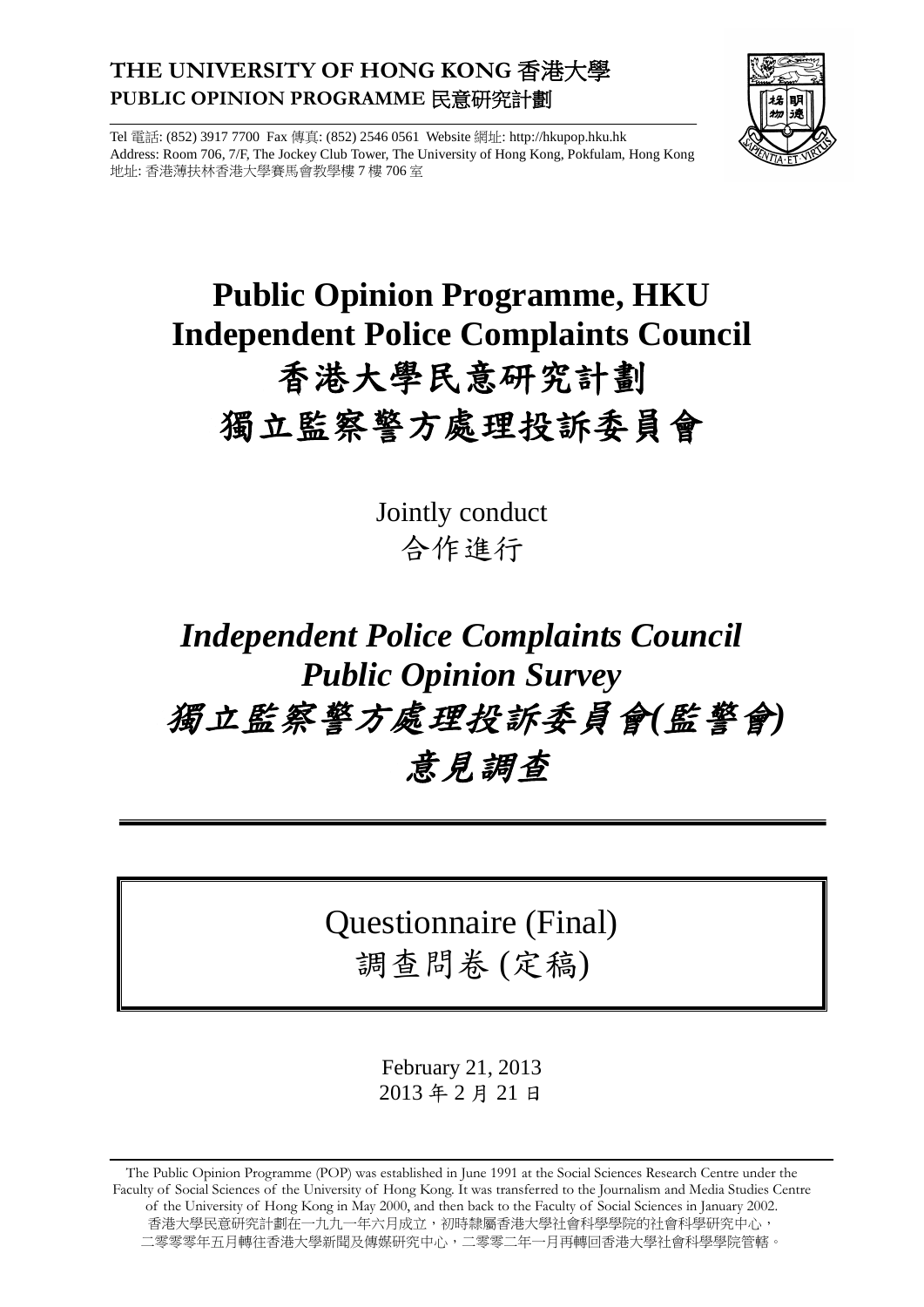## **Part I Introduction** 第一部分自我介紹

Good evening! My name is X. I'm an interviewer from the Public Opinion Programme of the University of Hong Kong. We would like to ask for your opinion on the works of Independent Police Complaints Council (IPCC) which would only take you a few minutes, and you can choose to terminate the interview any time. Please rest assured that your phone number is randomly selected by our computer and your information provided will be kept strictly confidential and used for aggregate analysis only. If you have any questions about the research, you can call xxxx-xxxx to talk to our supervisor. If you want to know more about the rights as a participant, please contact the University of Hong Kong (full name: Human Research Ethics Committee for Non-Clinical Faculties of the University of Hong Kong) at xxxx-xxxx during office hours. For quality control purpose, our conversation may be recorded but will be destroyed shortly after our quality control process is complete. Is it okay for us to start this survey?

喂,先生/小姐/太太你好,我姓 X,我係香港大學民意研究計劃既訪問員黎既,我 地而家受獨立監察警方處理投訴委員會(簡稱 "監警會")委託進行緊一項全港性抽樣意 見調查,想阻你幾分鐘時間,同我地做一份有關監警會工作既問卷調查。請你放心, 你既電話號碼係經由我地既電腦隨機抽樣抽中既,而你提供既資料係會絕對保密既。 如果你對今次既訪問有任何疑問,你可以打去熱線電話 xxxx-xxxx 同我地既督導員郭先 生聯絡。如果你想知多 D 關於參與研究既權利,你可以喺辦公時間致電 xxxx-xxxx 向 香港大學(全名為:香港大學非臨床研究操守委員會)查詢。為左保障數據既真確性,我 地既訪問可能會被錄音,但只會用作內部參考,並會係短期內銷毀。請問可唔可以開 始訪問呢?

Yes 可以 No 唔可以 → 訪問完成,多謝合作,拜拜。(Interview ends, thank you for your cooperation, bye-bye)

[S1] Is the telephone number here xxxx-xxxx? 請問你既住宅電話號碼係唔係 xxxx xxxx?

Yes 係 No 唔係 (skip to end)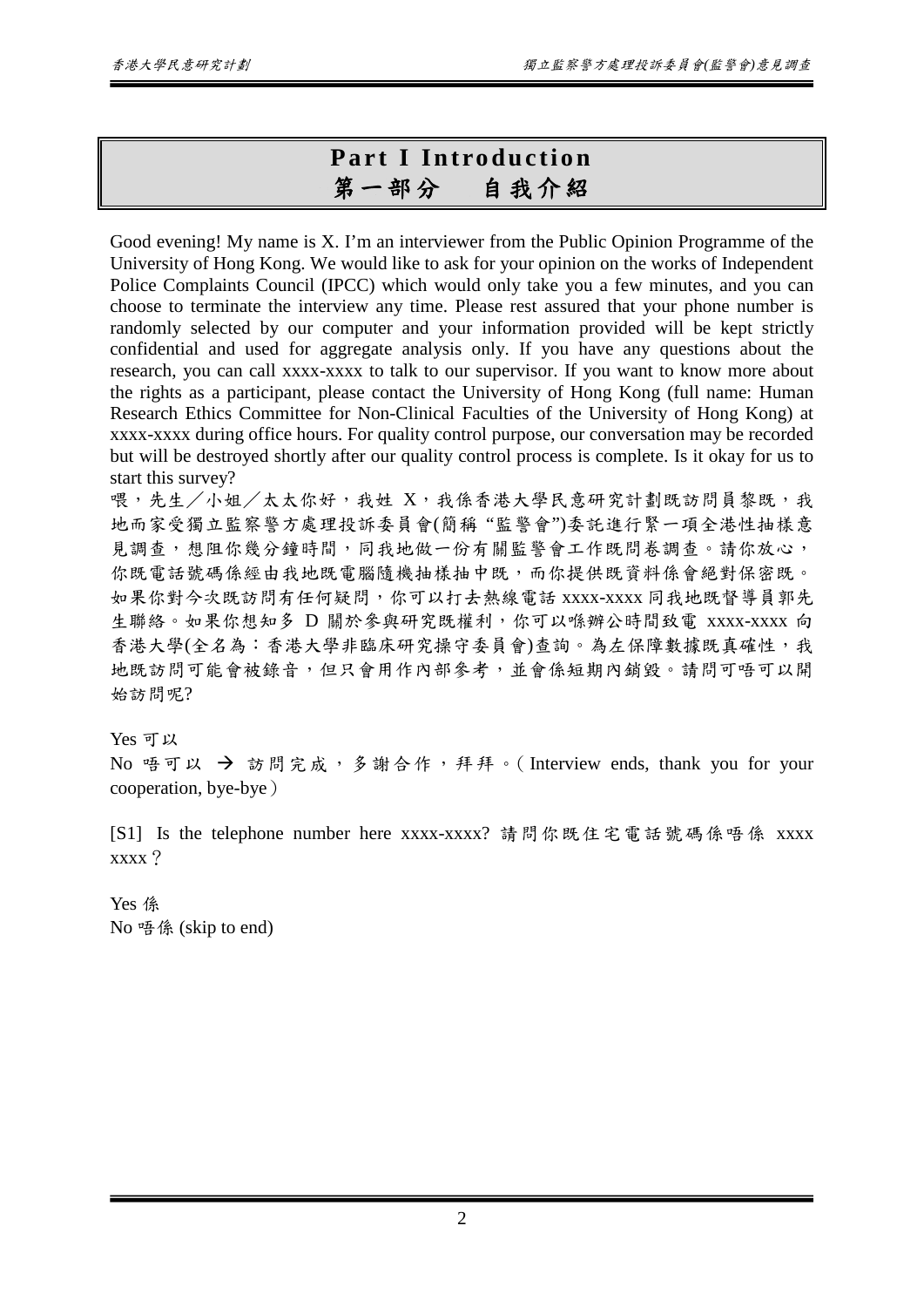## **Part II Selection of Respondents** 第二部分選出被訪者

[S2] Are there any Hong Kong residents aged 18 or above in your household? (If no one is eligible, interview ends: thank you for your cooperation, bye-bye) 呢份問卷既訪問對象係18歲或以上香港居民,同埋要每星期住係呢度最少 5 晚既,請 問你屋企宜家有幾多位屬於呢個組別既呢?【如果戶中冇合資格既被訪者,訪問告終; 多謝合作,收線】

 $\rightarrow$  Interview begins [If the qualified family member is not at home, interviewer please arrange another time for interview] Yes, more than one, \_\_\_\_\_\_\_\_\_ (exact number)  $\rightarrow$  S3 No  $\rightarrow$  Interview ends, thank you for your cooperation, bye-bye. Refuse to answer  $\rightarrow$  Interview ends, thank you for your cooperation, bye-bye. 有一位→開始訪問 [如合資格家庭成員不是接聽電話者,請邀請合資格家庭成員聽電 話並重覆自我介紹] 有多過一位, \_\_\_位【入實數】 → S3 冇 → 訪問告終,多謝合作,拜拜 訪者拒絕回答→訪問告終,多謝合作,拜拜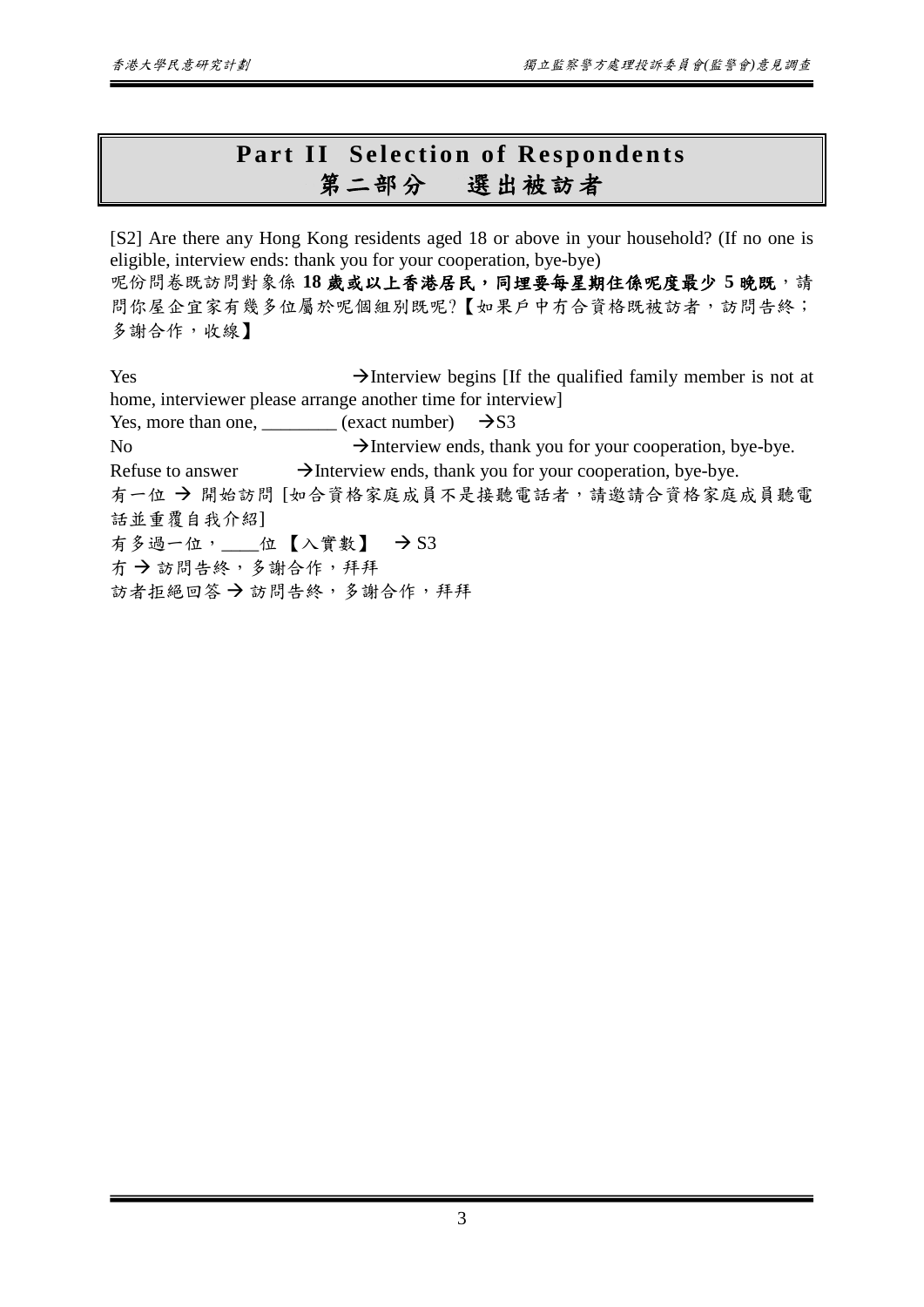[S3] Since there is more than one available, we hope that all qualified family members have the equal chance to be interviewed, I would like to speak to the one who will have his / her birthday next. (Interviewer can ask: "is there anyone whose birthday is in February or the coming three months?") Is it okay for us to start now?

因為多過一位,我地希望所有合資格既家庭成員都有同等機會接受訪問,所以想請即 將生日果位黎聽電話。(訪問員可舉例說明:『即係有冇 2 月或未來三個月內生日既 人係度?』)【開始訪問前,訪問員必須讀出:為左保障數據既真確性,訪問可能會被錄 音,但只會用作內部參考。】

請問可唔可以呢?

Yes – The one answered the phone is the respondent  $\rightarrow$  Start the interview

Yes – Another family member is the respondent 【 interviewer please repeat the selfintroduction  $\mathbf{I} \rightarrow \mathbf{Start}$  the interview

The qualified family member is not at home / not available I interviewer please arrange another time for interview】

No - Family member refuses to answer  $\rightarrow$  Interview ends, thank you for your cooperation, bye-bye.

No - Respondent refuses to answer  $\rightarrow$  Interview ends, thank you for your cooperation, bye-bye. 可以 - 接聽電話的人士是被訪者→開始訪問

可以 - 其他家人是被訪者【訪問員請重覆自我介紹】→開始訪問

被選中的家庭成員不在家/沒空【訪問員請另約時間再致電】

唔可以 - 家人拒絕回答 → 訪問告終, 多謝合作, 拜拜

唔可以 - 訪者拒絕回答 → 訪問告終, 多謝合作, 拜拜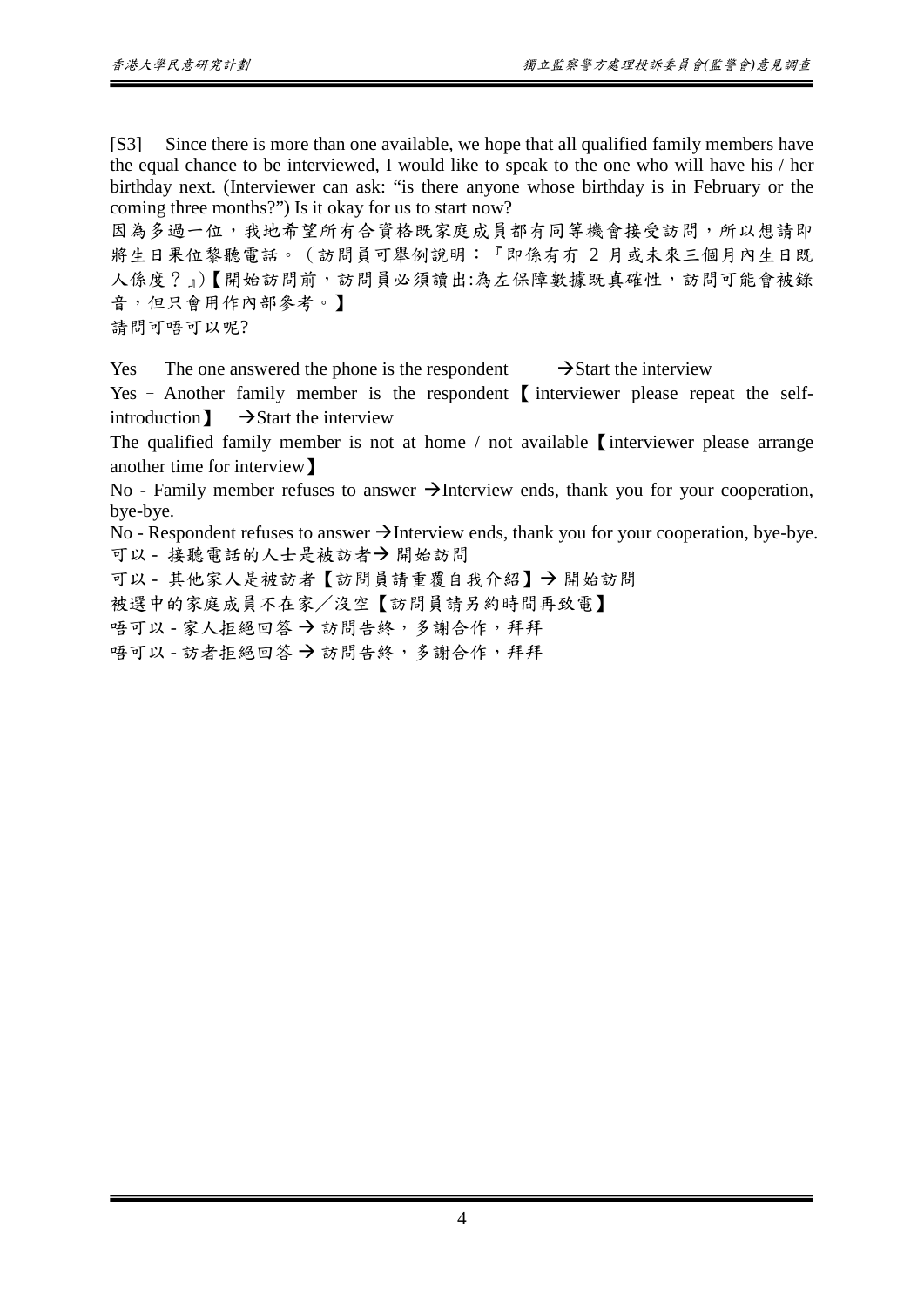#### **Part III Opinion Questions** 第三部分問卷主體部分

#### **Awareness of IPCC** 對「監警會」的認知

[Q1] Prior to this survey, have you heard of Independent Police Complaints Council, or IPCC? 喺呢個電話訪問前,請問你有冇聽過「獨立監察警方處理投訴委員會」,或者簡稱「監 警會(IPCC)」呢一個機構呢?

Yes  $\rightarrow$  Continue to O2a No  $\rightarrow$  Skip to Q5 Don't know / hard to say Refuse to answer 有 →續問 Q2a 冇 跳至 Q5 唔知道 / 難講 拒答

[Q2a] From where have you heard of IPCC? Any other channels? (Do not read out answers, multiple choices allowed)

請問你係從乜野途徑聽過「監警會」呢?仲有呢? (不讀答案,可選多項)

[Q2b] Have you ever heard of IPCC from the following channels then? (Read out those channels with \* which the respondents have not mentioned in Q2a) (\* Channels previously adopted by IPCC) [Read out options, multiple answers allowed]

咁你有冇從下面既途徑聽過「監警會」呢? (請讀出 "\*"號而被訪者在 Q2a 沒有提及的 途徑)("\*"號是「監警會」曾經推出或沿用的宣傳途徑) (讀出答案,可選多項)

|                                                      | Q2a       |           | Q2b       |
|------------------------------------------------------|-----------|-----------|-----------|
|                                                      | First     | Other     | Have no   |
|                                                      | mentioned | mentioned | mentioned |
|                                                      | 第一提及      | 其他提及      | 沒有提及      |
| *Television 電視                                       |           |           |           |
| TV series (IPCC the proper way)                      |           |           |           |
| 電視特輯(監警有道)                                           |           |           |           |
| TV interview 電視訪問                                    |           |           |           |
| News 電視新聞                                            |           |           |           |
| Other TV programmes 其他電視節目                           |           |           |           |
| *Radio 電台                                            |           |           |           |
| * Newspaper (Probe: Which newspaper?) 報紙 (追問:咁係邊一份?) |           |           |           |
| Ming Pao (The IPCC perspective)                      |           |           |           |
| 明報(監警透視)                                             |           |           |           |
| Sharp Daily (Business of the Cops)                   |           |           |           |
| 爽報(關人差事)                                             |           |           |           |
| Other Newspaper stories (Please specify: _____       |           |           |           |
| 其他報紙訪問及報導(請註明:____                                   |           |           |           |
| Magazines 雜誌                                         |           |           |           |
| * Internet 互聯網                                       |           |           |           |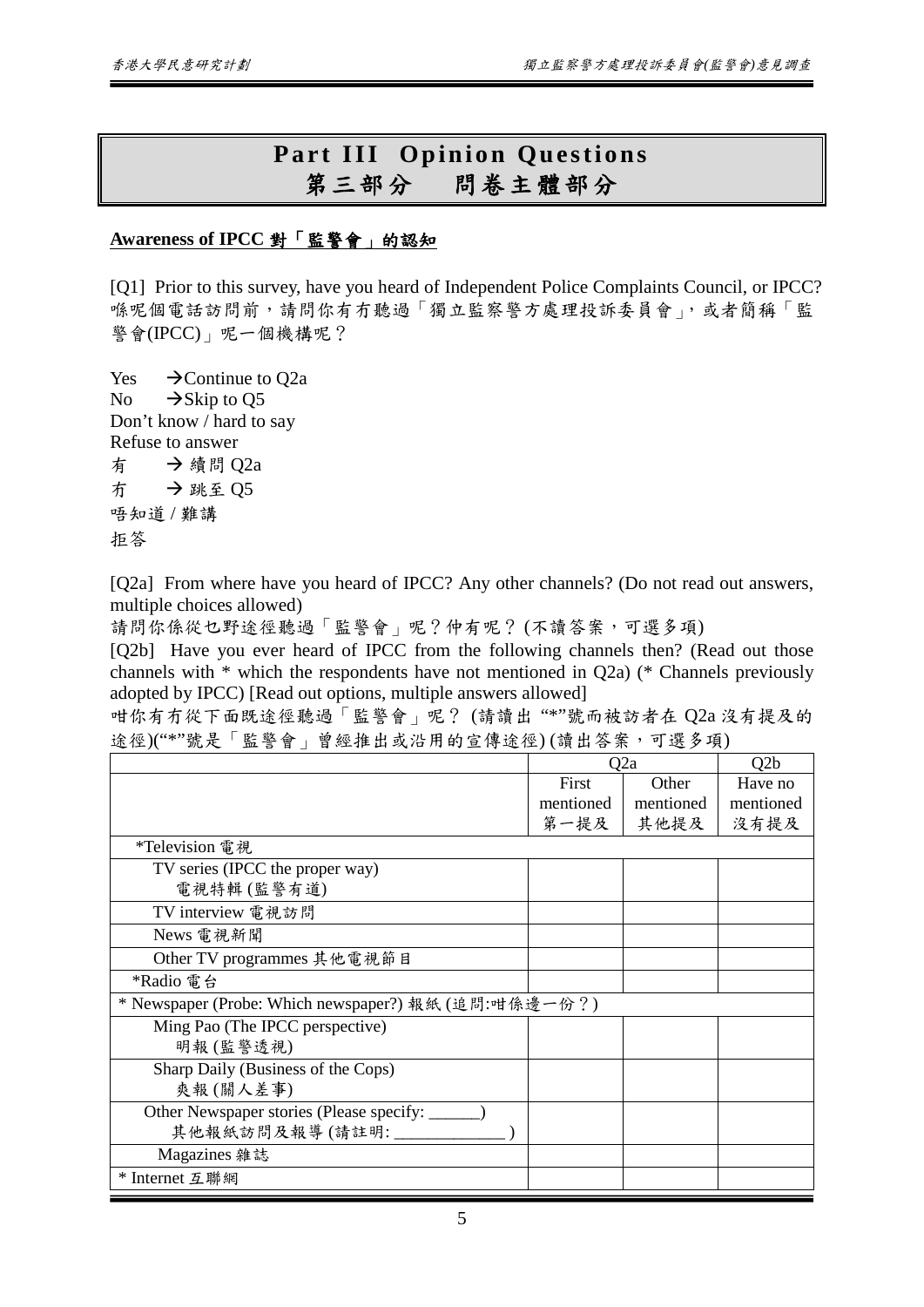| * Advertisements on Public transport (Probe: Which public transport?)<br>公共交通廣告(追問:咁係邊一類交通工具?) |  |  |
|------------------------------------------------------------------------------------------------|--|--|
| MTR 港鐵                                                                                         |  |  |
| <b>Light Rail</b> 輕鐵                                                                           |  |  |
| Bus 巴士                                                                                         |  |  |
| Tram 電車                                                                                        |  |  |
| Ferry/Pier 渡海小輪 / 碼頭                                                                           |  |  |
| Others (Please specify: _______________                                                        |  |  |
|                                                                                                |  |  |
|                                                                                                |  |  |
|                                                                                                |  |  |
| 海報(追問:係邊度見到海報?)                                                                                |  |  |
| 地點(請註明: _________________)                                                                     |  |  |
| * Annual report of IPCC / Brochure                                                             |  |  |
| 「監警會」年報 / 小冊子                                                                                  |  |  |
| * IPCC website「監警會」網站                                                                          |  |  |
| * IPCC newsletter「監警會」通訊                                                                       |  |  |
| * Quarterly meeting between IPCC and CAPO                                                      |  |  |
| 「監警會」同警察投訴課的季度聯席會議                                                                             |  |  |
| Talks 講座                                                                                       |  |  |
| Community Activities 社區活動                                                                      |  |  |
| Friends/Neighbours/Relatives/Schoolmates                                                       |  |  |
| 朋友 / 鄰居 / 親戚 / 同學                                                                              |  |  |
|                                                                                                |  |  |
| 其他(請註明: ________________)<br>Don't know / can't remember 唔知道 / 唔記得                             |  |  |
|                                                                                                |  |  |
| Refuse to answer 拒答                                                                            |  |  |

[Q3] To your knowledge, what are IPCC's duties? Any other duties? (Do not read out options, multiple answers allowed)

據你了解,「監警會」既主要工作係D 乜呢?仲有呢? (不讀答案,可選多項)

Correct answers

Monitor CAPO's cases handling process

Review/verify investigation reports/results by CAPO

Review statistics on types of Police's behavior that citizens complained

Identify mal-practices in Police's works that has led or may lead to complaints

Monitor Police's follow-up/disciplinary actions towards officers being complained

Improve Police Force's quality of service

Incorrect answers

Investigate citizen's complaints on Police directly

Monitor Police's behavior/conduct

Investigate Police bribing cases

Improve police-community relation / enhance communication

Others (Please specify: \_\_\_\_\_\_\_\_\_\_\_\_\_\_\_\_ )

Don't know / can't remember

Refuse to answer

正確答案

監察「投訴警察課」所處理個案既程序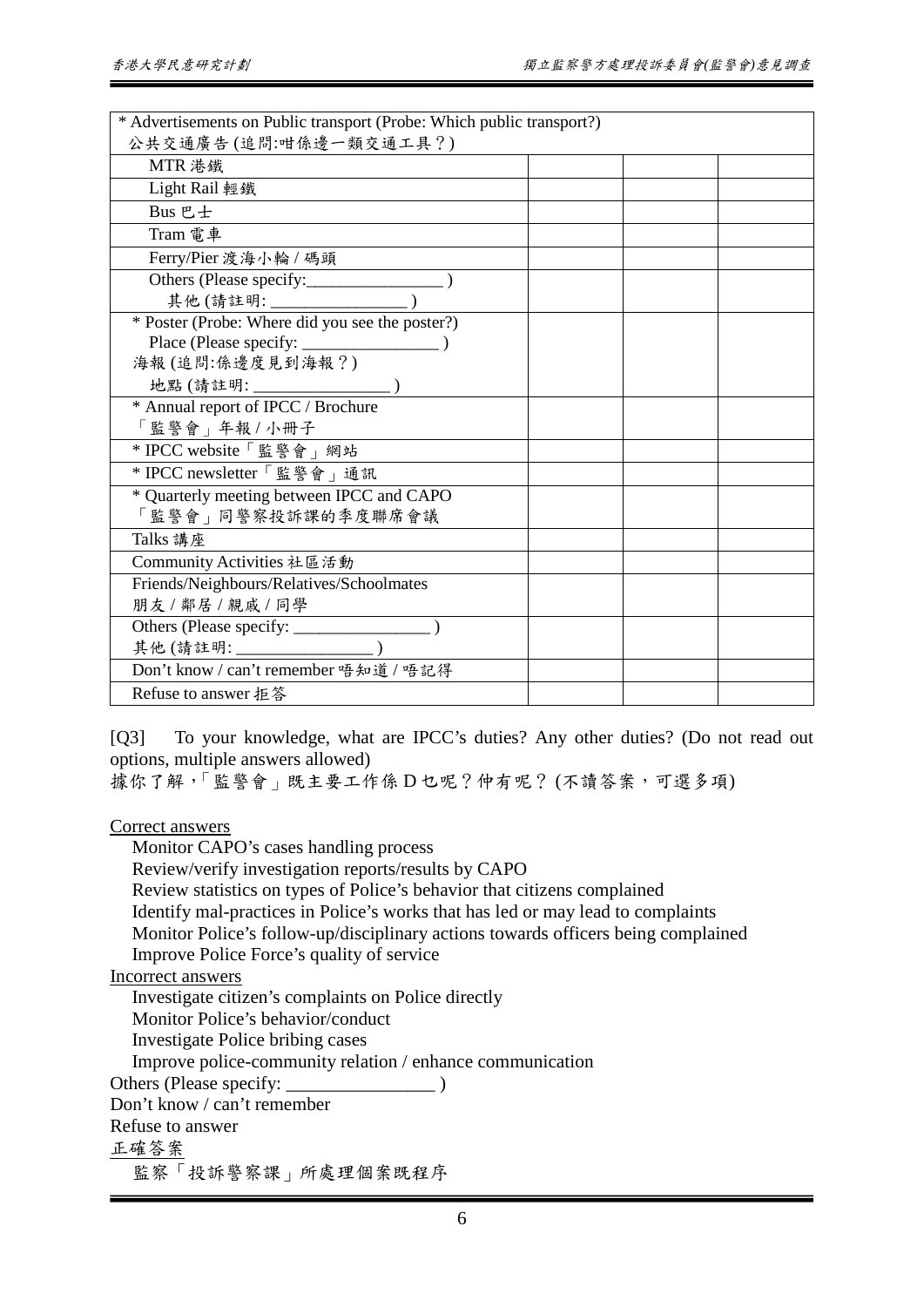審閱 / 覆檢「投訴警察課」所處理個案既調查報告 / 結果 覆檢導致市民投訴既警務人員各類行為既統計數字 找出警方既工作程序中,引起投 訴或可能引起投訴既不當之處 監察警方對被投訴警務人員採取跟進及紀律行動 改善警隊的服務質素 錯誤答案 直接處理 / 調查市民投訴警察個案 監察警務人員行為 / 操守 調查警務人員貪污個案 改善警民關係 / 加強警民溝通 其他 (請註明: \_\_\_\_\_\_\_\_\_\_\_\_\_\_\_\_ ) 唔知道 / 唔記得

拒答

[Q4] Do you think IPCC is...? (Read out first two options, order to be randomized by computer, only one answer is allowed)

你認為「監警會」係…?(讀出首兩項答案,次序由電腦隨機排列,只選一項)

| A totally independent organization, not under the Police |          | 完全獨立,唔隸屬於警隊既 |  |
|----------------------------------------------------------|----------|--------------|--|
| Part of the Police                                       | 屬於警隊既一部份 |              |  |
| Don't know                                               | 唔知道      |              |  |
| Refuse to answer                                         | 拒答       |              |  |

[Q5] What do you think is the most direct channel to make a complaint of Police? (Do not read out options, ONE answers only) 你認為市民投訴警察最有效係經邊個渠道呢? (不讀答案,只選一項)

| CAPO                                 | 投訴警察課        |
|--------------------------------------|--------------|
| <b>IPCC</b>                          | 監警會          |
| Police Force (no specified division) | 警署(沒有註明部門)   |
| Office of the Ombudsman, HK          | 香港申訴專員公署     |
| Equal Opportunities Commission       | 平等機會委員會      |
| <b>ICAC</b>                          | 廉政公署         |
| DC/Legco members                     | 區議會 / 立法會議員  |
| Media                                | 傳播媒介         |
| Others (Please specify:              | )其他(請註明:____ |
| Don't know                           | 唔知道          |
| Refuse to answer                     | 拒答           |

7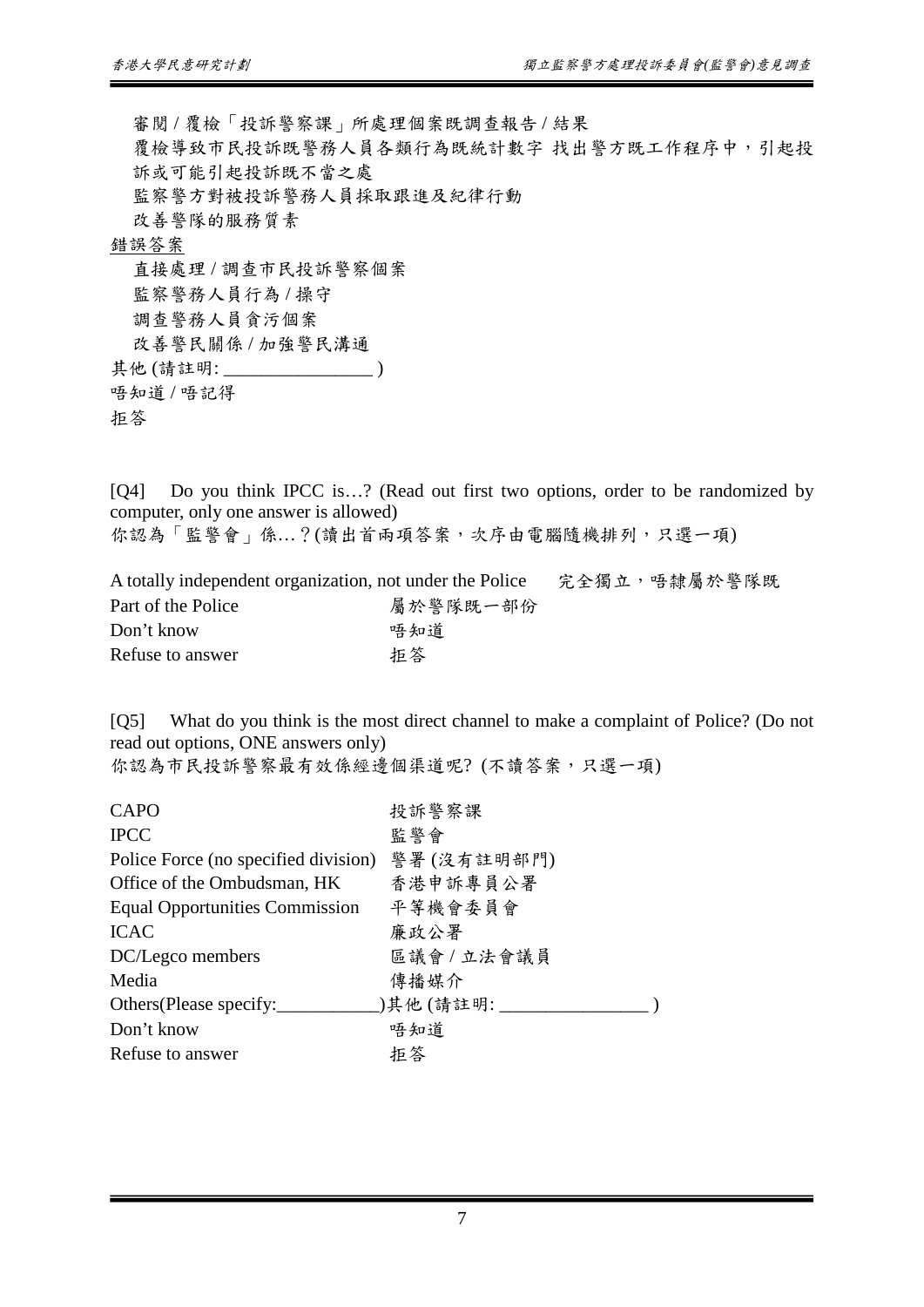#### **Awareness of news on complaints against the Hong Kong Police Force** 對過去有關投訴香港警察新聞的認知

[Q6] In the past year, did you hear any news on complaints made to the Hong Kong Police Force? If yes, can you tell me what was it about? (Do not read out options, multiple answers allowed)

係過去一年,你有有聽聞過有關投訴警務人員既新聞?如有,你可唔可以講俾我知係 關於乜野?(不讀答案,可選多項)

Yes

有

HKU 8.18 dispute / Li Keqiang visited HK / dark shadow incident Sex workers complained about police's abuse of power Protestors complained about police's abuse of power Mechanism of complaints against police is complicated, slow statements taking Police forced a boy to pretend as a cross when investigating drugs issue Rape case in Police station Stop and search issue / searching Police's law enforcement of the traffic regulation Media coverage arrangement by Police Police and media coverage arrangement like press area, taking away the reporter who asked about June 4<sup>th</sup> Others, please specify: Heard of, but can't remember the content Refuse to answer  $No \rightarrow$ Skip to Q8 Don't know / hard to say $\rightarrow$ Skip to Q8 Refuse to answer $\rightarrow$ Skip to Q8 港大 8.18 風波 / 李克強訪港 / 黑影論事件 性工作者投訴警員濫權 遊行/ 集會人士控訴惡警濫權 香港投訴警察機制繁複 錄口供慢 警查毒逼男生扮十字架 警署強姦案 截停搜查事宜 / 搜身 警方交通方面的執法 警方發放新聞的安排 警方和傳媒採訪的安排如設立採訪區、帶走提問六四問題的記者等 其他,請註明:\_\_\_\_\_\_\_\_\_ 唔記得 拒答 冇 跳至 Q8 唔知道 / 難講→ 跳至 08 拒答→跳至  $Q8$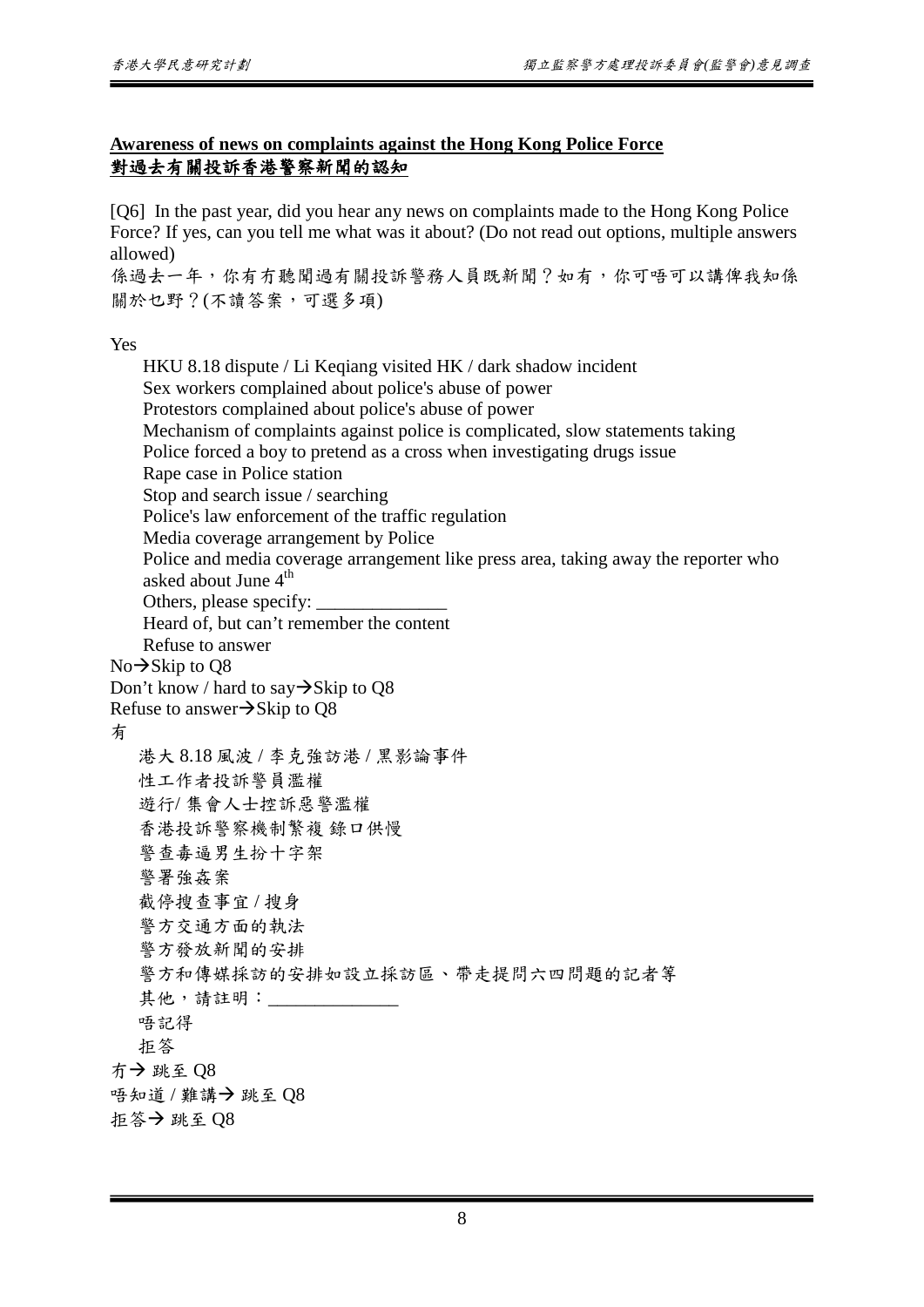[Q7] (Only ask respondents who answered "yes" in Q6) Were you aware of the results of these complaints? (Interviewer repeats the answer mentioned by the respondent in Q6, only one answer allowed)

| [只問 Q6答有者] 咁你有冇留意呢 D 投訴既最後調查結果?(訪員重複被訪者於 Q6 提及 |  |
|------------------------------------------------|--|
| 的答案,每項只選一個答案)                                  |  |

|                                            | Yes<br>有 | Sometimes<br>一時時 | N <sub>o</sub><br>冇 | Don't know/<br>hard to say<br>唔知道 /<br>難講 | Refuse to<br>answer<br>拒答 |
|--------------------------------------------|----------|------------------|---------------------|-------------------------------------------|---------------------------|
| HKU 8.18 dispute / Li Keqiang visited HK   |          |                  |                     |                                           |                           |
| / dark shadow incident                     |          |                  |                     |                                           |                           |
| 8.18 風波 / 李克強訪港 / 黑影論事件                    |          |                  |                     |                                           |                           |
| Sex workers complained about police's      |          |                  |                     |                                           |                           |
| abuse of power                             |          |                  |                     |                                           |                           |
| 性工作者投訴警員濫權                                 |          |                  |                     |                                           |                           |
| Protestors complained about police's abuse |          |                  |                     |                                           |                           |
| of power                                   |          |                  |                     |                                           |                           |
| 遊行/集會人士控訴警員濫權                              |          |                  |                     |                                           |                           |
| Mechanism of complaints against police is  |          |                  |                     |                                           |                           |
| complicated, slow statements taking        |          |                  |                     |                                           |                           |
| 香港投訴警察機制繁複錄口供慢                             |          |                  |                     |                                           |                           |
| Police forced a boy to pretend as a cross  |          |                  |                     |                                           |                           |
| when investigating drugs issue             |          |                  |                     |                                           |                           |
| 警員查毒逼男生扮十字架                                |          |                  |                     |                                           |                           |
| Rape case in Police station 警署強姦案          |          |                  |                     |                                           |                           |
| Stop and search issue / searching          |          |                  |                     |                                           |                           |
| 截停搜查事宜/搜身                                  |          |                  |                     |                                           |                           |
| Police's law enforcement of the traffic    |          |                  |                     |                                           |                           |
| regulation                                 |          |                  |                     |                                           |                           |
| 警方交通方面的執法                                  |          |                  |                     |                                           |                           |
| Media coverage arrangement by Police       |          |                  |                     |                                           |                           |
| 警方發放新聞的安排                                  |          |                  |                     |                                           |                           |
| Police and media coverage arrangement      |          |                  |                     |                                           |                           |
| like press area, taking away the reporter  |          |                  |                     |                                           |                           |
| who asked about June 4 <sup>th</sup>       |          |                  |                     |                                           |                           |
| 警方和傳媒採訪的安排如設立採訪區、                          |          |                  |                     |                                           |                           |
| 帶走提問六四問題的記者等                               |          |                  |                     |                                           |                           |
| Others 其他 $(1)$                            |          |                  |                     |                                           |                           |
| Others 其他 (2)                              |          |                  |                     |                                           |                           |

[Q8] Which one of the following types of complaints of the Police Force would you care about most? (Read out options, ONE answer only) 就以下各類對警員既投訴黎講,你自己會最關注邊一類投訴?(讀出答案,只選一項)

On the abuse of power by the police officers On how the police dealt with the demonstration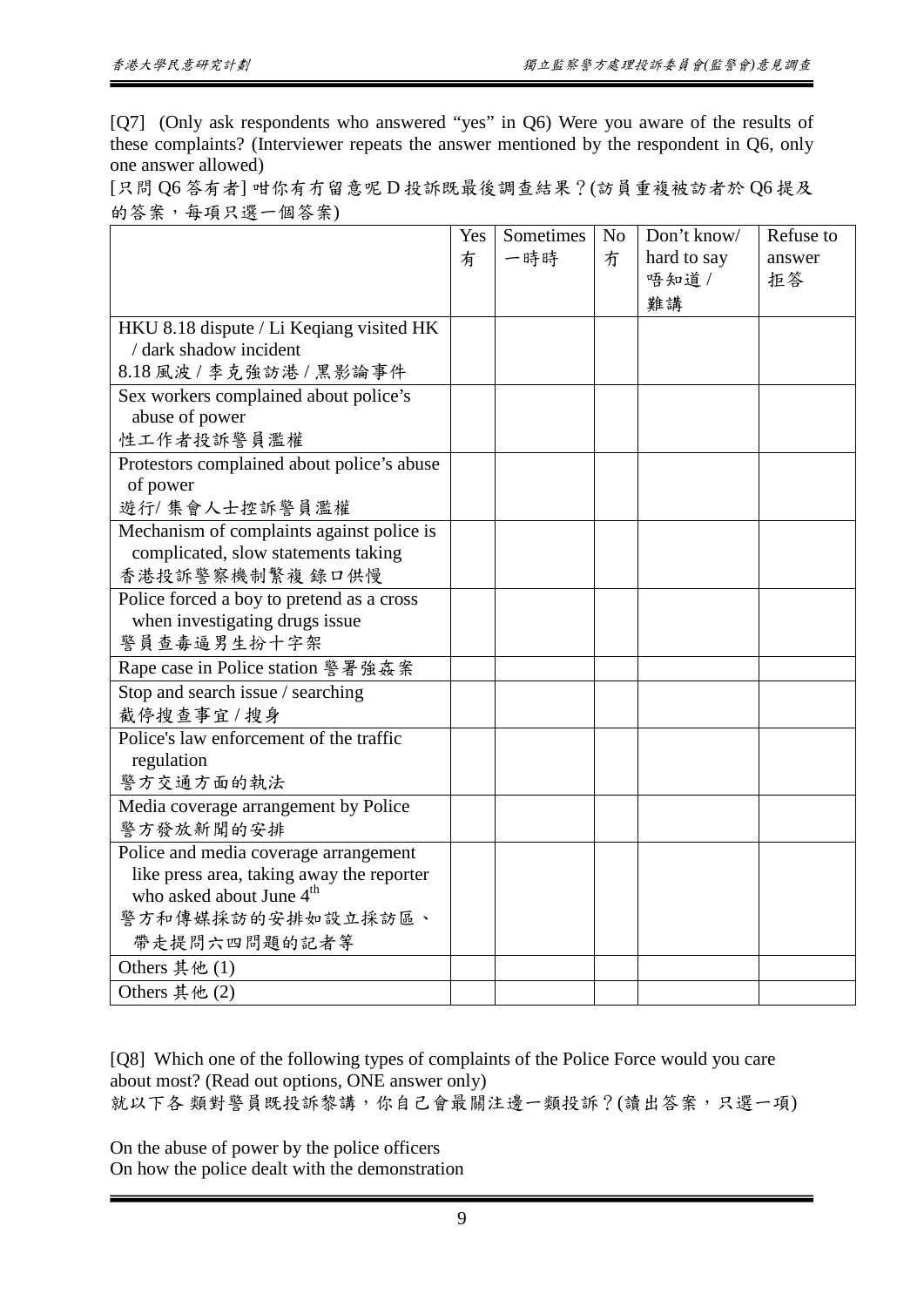On press releases arrangement On media coverage arrangement On the stop and search issue / searching On the law enforcement of the traffic regulation by the police officers On the usage of violence of the police officers On corruption of the police officers On investigation method of the police officers On the unfairness of the police officers / fair to handle cases On the working attitude of the police officers Don't care about any complaints made to the Police Force Others, please specify: Don't know / hard to say Refuse to answer 有關警員濫權 有關警員處理遊行示威 有關警方發放新聞的安排 有關警方和傳媒採訪的安排 有關警員截停搜查事宜 / 搜身 有關警員交通方面的執法 有關警員使用暴力 有關警員貪污 有關警員查案方法 有關警員不公平 / 公正處理案件 有關警員工作態度 唔關注任何投訴警察的事情 其他,請註明: 唔知道 / 難講 拒答

#### **Image and confidence in IPCC** 對「監警會」的看法

(Interviewers read out): I will now briefly introduce to you the work of IPCC, and please answer some questions based on the impression you have for IPCC.

[訪問員請讀出]: 而家我會向你簡單介紹「監警會」既工作,之後請你就你對「監警 會」既印象回答一 D 問題。

**IPCC is an independent organization from the Hong Kong Police Force, members to be appointed by the Chief Executive. It is an important part of the "two-tier" complaints system of the Hong Kong Police Force, specifying in monitoring and reviewing public complaints made to the police force via the CAPO. Although public complaints made to the police force are processed through the CAPO, results must be passed by the IPCC in order to make sure the investigation is impartial, objective and transparent.**

「監警會」係一個完全獨立於香港警務處既機構,委員由行政長官委任,係香港投訴 警察制度「兩層架構」既一個主要部份,專門負責監察同覆檢「投訴警察課」調查市 民投訴警察個案既工作。雖然市民投訴警察都係由警方既投訴警察課調查,但調查結 果必須要得到「監警會」既通過,確保調查係公平、公正同透徹既。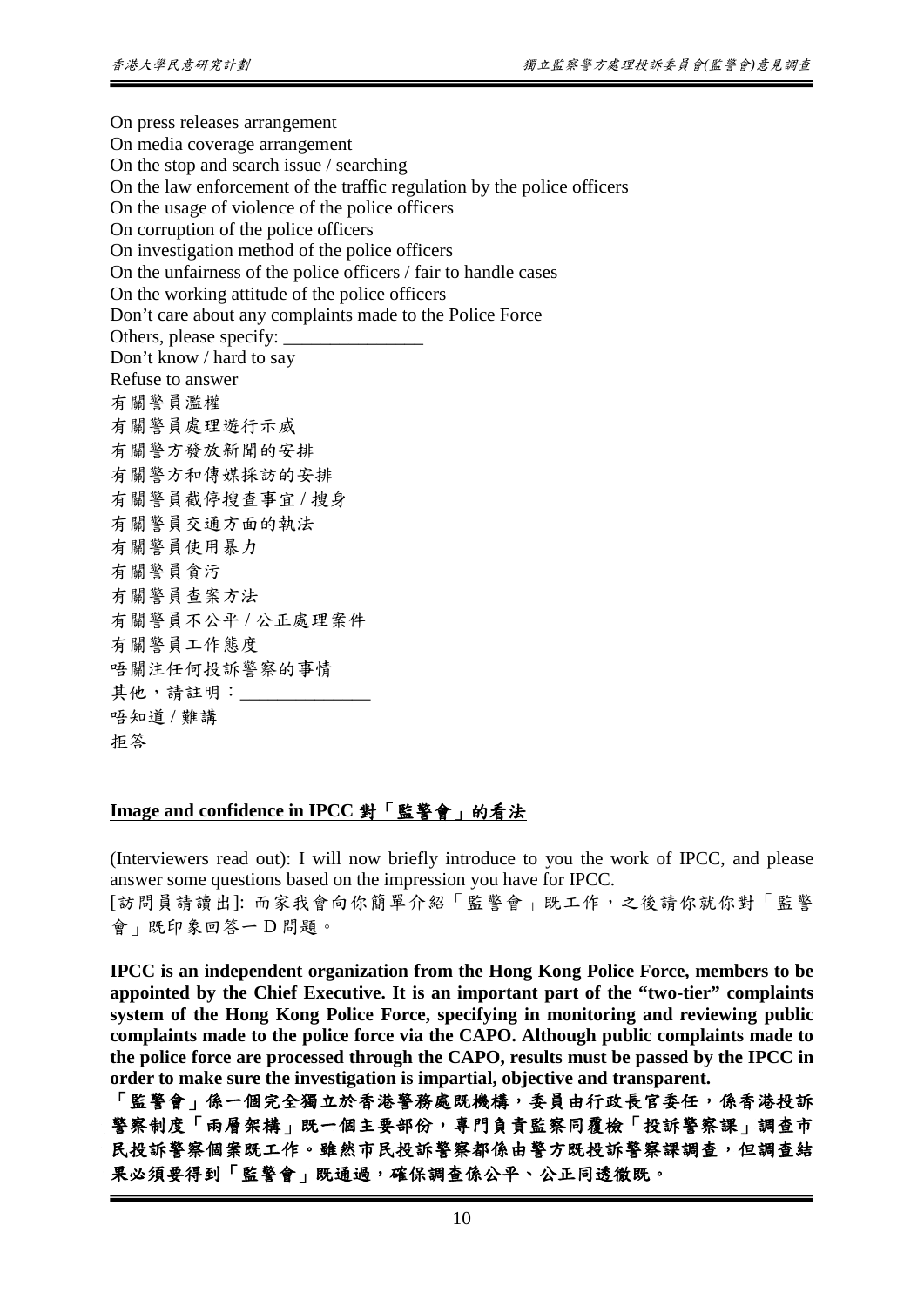[Q9] Do you think IPCC is independent in monitoring and reviewing public complaints of the Police? (Read out options, only one answer is allowed)

你覺得「監警會」能唔能夠以一個獨立既身份去監察同覆檢市民投訴警察既個案? (讀 出答案,只選一項)

| Independent                                | 獨立               |
|--------------------------------------------|------------------|
| Quite independent                          | 頗獨立              |
| Half-half                                  | 一般               |
| Not quite independent                      | 唔太獨立             |
| Not independent at all                     | 唔獨立              |
| Don't know / hard to say (do not read out) | 唔知道 / 冇意見 [不要讀出] |
| Refuse to answer                           | 拒答               |

[Q10] Do you think IPCC is able to monitor and review CAPO's investigation in an impartial and objective way? (Read out options, only one answer is allowed) 你覺得「監警會」能唔能夠公平公正咁監察同覆檢「投訴警察課」既調查工作呢? (讀

出答案,只選一項)

| Impartial and objective                    | 公平公正             |
|--------------------------------------------|------------------|
| Quite impartial and objective              | 頗公平公正            |
| Half-half                                  | 一般               |
| Not quite impartial and objective          | 唔太公平公正           |
| Not impartial and objective at all         | 唔公平公正            |
| Don't know / hard to say (do not read out) | 唔知道 / 冇意見 [不要讀出] |
| Refuse to answer                           | 拒答               |

[Q11] Do you think IPCC's complaint monitor and review is efficient? (Read out options, only one answer is allowed) 你覺得「監警會」監察同覆檢投訴個案既效率係點?(讀出答案,只選一項)

| Efficient                                  | 有效率              |
|--------------------------------------------|------------------|
| Quite efficient                            | 頗有效率             |
| Half-half                                  | 一般               |
| Not quite efficient                        | 唔太有效率            |
| Not efficient at all                       | 冇效率              |
| Don't know / hard to say (do not read out) | 唔知道 / 冇意見 [不要讀出] |
| Refuse to answer                           | 拒答               |
|                                            |                  |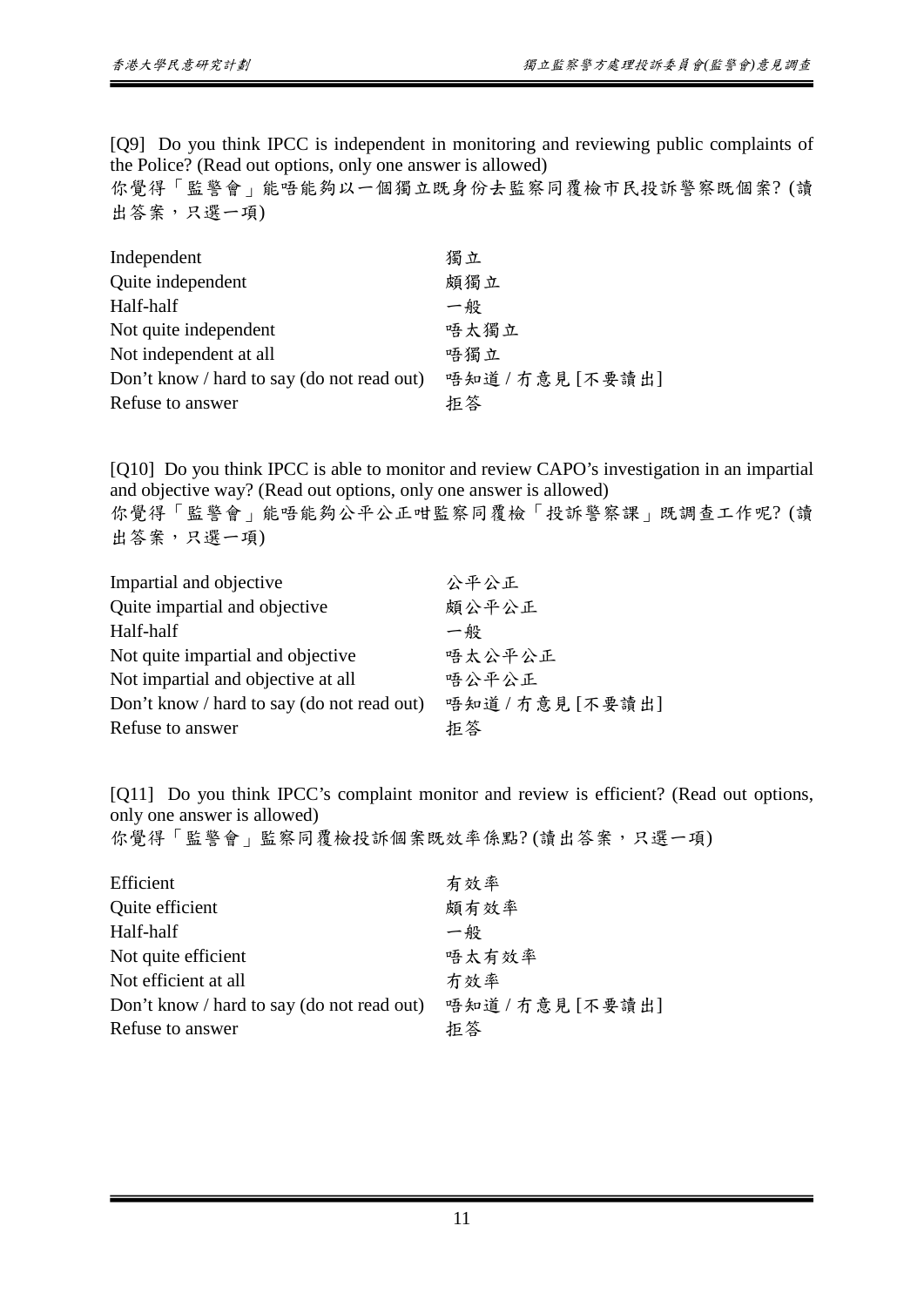[Q12] What do you think of IPCC's level of transparency in complaint monitor and review? (Read out options, only one answer is allowed)

你覺得「監警會」既監察同覆檢投訴個案既透明度係點? (讀出答案,只選一項)

| High                                       | 高                |
|--------------------------------------------|------------------|
| Quite high                                 | 頗高               |
| Half-half                                  | 一般               |
| Quite low                                  | 頗低               |
| Low                                        | 低                |
| Don't know / hard to say (do not read out) | 唔知道 / 冇意見 [不要讀出] |
| Refuse to answer                           | 拒答               |

[Q13] Overall speaking, are you confident in IPCC? (Interviewer probe intensity) 請問你對監警會有冇信心?(訪員追問程度)

| Very confident                            | 好有信心             |
|-------------------------------------------|------------------|
| Quite confident                           | 幾有信心             |
| Half-half                                 | 一半半              |
| Not quite confident                       | 唔係幾有信心 / 幾冇信心    |
| Not confident at all                      | 好冇信心             |
| Don't know / hard to say(do not read out) | 唔知道 / 冇意見 [不要讀出] |
| Refuse to answer                          | 拒答               |

[Q14] (Only ask respondents who have answered "Not quite confident" and "Not confident at all" in Q 13) Why do you think it is "Not quite confident"/ "Not confident at all"? Any more? (Do not read out options, multiple answers allowed)

(只問 Q13 答「唔係幾有信心 / 幾冇信心」或「好冇信心」的受訪者) 點解你對監警會 冇信心呢?仲有呢? (不讀答案,可選多項)

Committees are appointed, not elected by citizens Both are under the Government May take sides with police officers when monitoring or reviewing cases It's like self-investigation Police officers could be appointed as committees The process and results of complaints are not released to public Don't think IPCC investigate or monitor complaints in citizen's perspective No direct investigation, monitor only, no actual authority Only responsible for monitoring and review, didn't investigate directly May cover up the truth to avoid unfavorable impact on Police's image Not clear about IPCC's works Other (Please specify :\_\_\_\_\_\_\_\_\_\_\_\_\_\_\_\_) Don't know / hard to say Refuse to answer 委員都係委任而非民選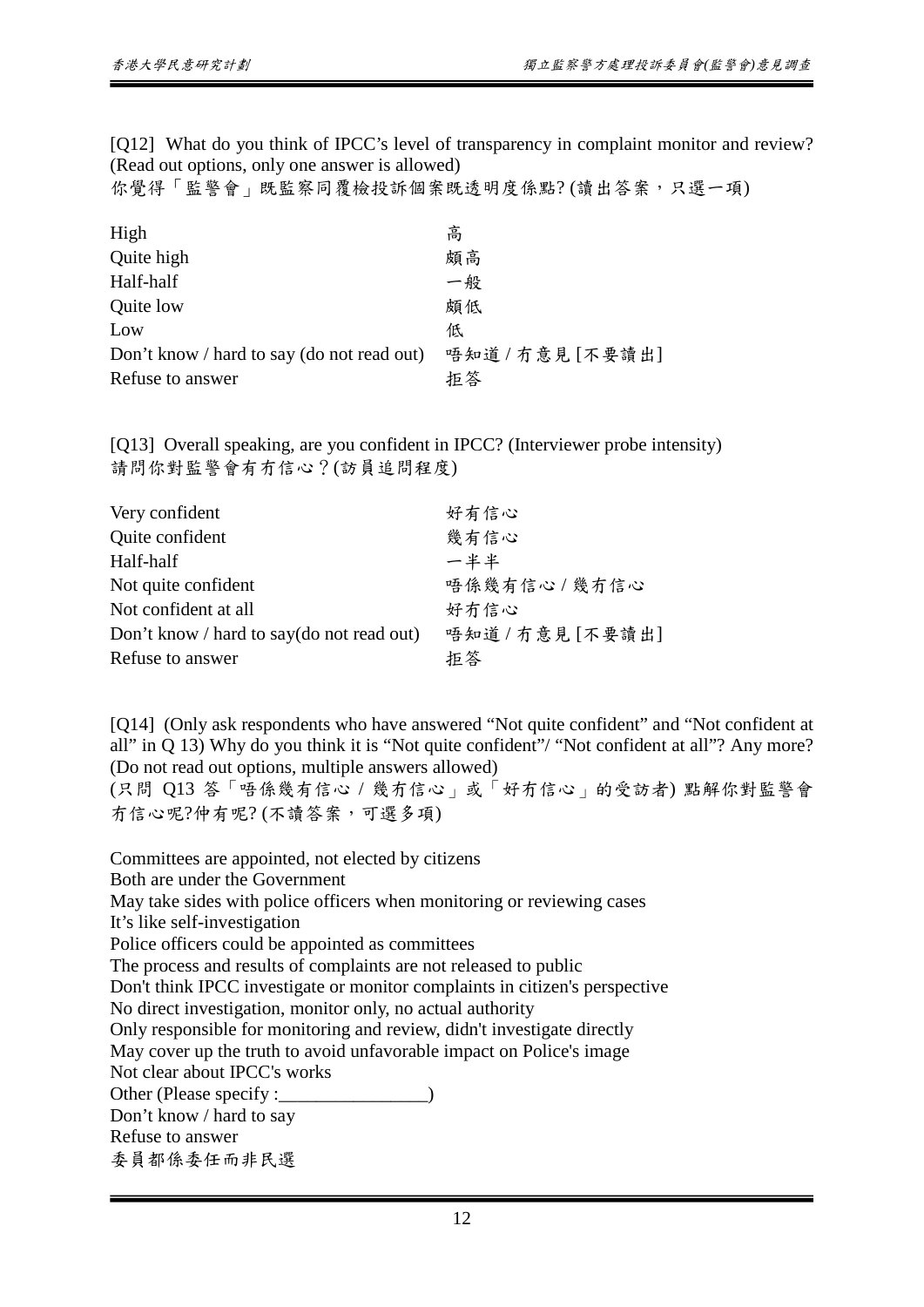覺得兩者同屬政府人員 / 機構 監察或覆檢個案時可能會偏袒警務人員 好似自己人查自己人 警員都可以被委任為委員之一 投訴既過程同結果都唔會公開 唔覺得佢地會站在市民既立場 / 角度調查或者監察投訴 佢地唔會直接處理投訴,只係監察 / 冇實權 只負責監察同覆檢工作,冇直接參與調查 為避免不利消息影響警方形象,可能會隱瞞事實真相 唔係好清楚監警會既工作 / 運作 其他 (請註明: \_\_\_\_\_\_\_\_\_\_\_\_\_\_\_\_ ) 唔知道 / 難講 拒答

[Q15] Are you confident in the existing two-tier system of complaints made to the police? (Interviewer probe intensity)

請問你對現時兩層架構既投訴警察有冇信心?(訪員追問程度)

Very confident→Skip to Q17 好有信心→跳至 Q17 Quite confident →Skip to Q17 <br> 幾有信心→ 跳至 Q17 Half-half  $\rightarrow$ Skip to Q17 – 牛羊 → 跳至 Q17 Not quite confident (continue to Q16) <br>唔係幾有信心/幾冇信心→續問 Q16 Not confident at all (continue to Q16) <br>
好冇信心 → 續問 Q16 Don't know / hard to say (do not read out) → Skip to Q17 唔知道/冇意見[不要讀出]→跳至 Q17 Refuse to answer→Skip to Q17  $\text{#}\$   $\frac{1}{2}$  # $\text{#}$   $\frac{1}{2}$   $\text{#}$   $\frac{1}{2}$ 

[Q16] (Only ask respondents who have answered "Not quite confident" and "Not confident at all" in Q15) How do you think IPCC could improve this two-tier complaints system? (Do not read out options, multiple answers allowed)

(只問 Q15 答「唔係幾有信心 / 幾冇信心」或「好冇信心」的受訪者)你認為監警會可以 點樣改善呢個兩層架構既投訴制度?(不讀答案,可選多項)

IPCC should have authorization to investigate IPCC should have authorization to investigate serious cases IPCC should have authorization to decide punitive sanctions on police officers who violated regulations Shorten the time for investigation and review Simplify the monitor and review procedures Increase transparency More promotion Involve individuals from different classes in the process Others (Please specify :\_\_\_\_\_\_\_\_\_\_\_\_\_\_) No area needs to be improved Don't know / hard to say Refuse to answer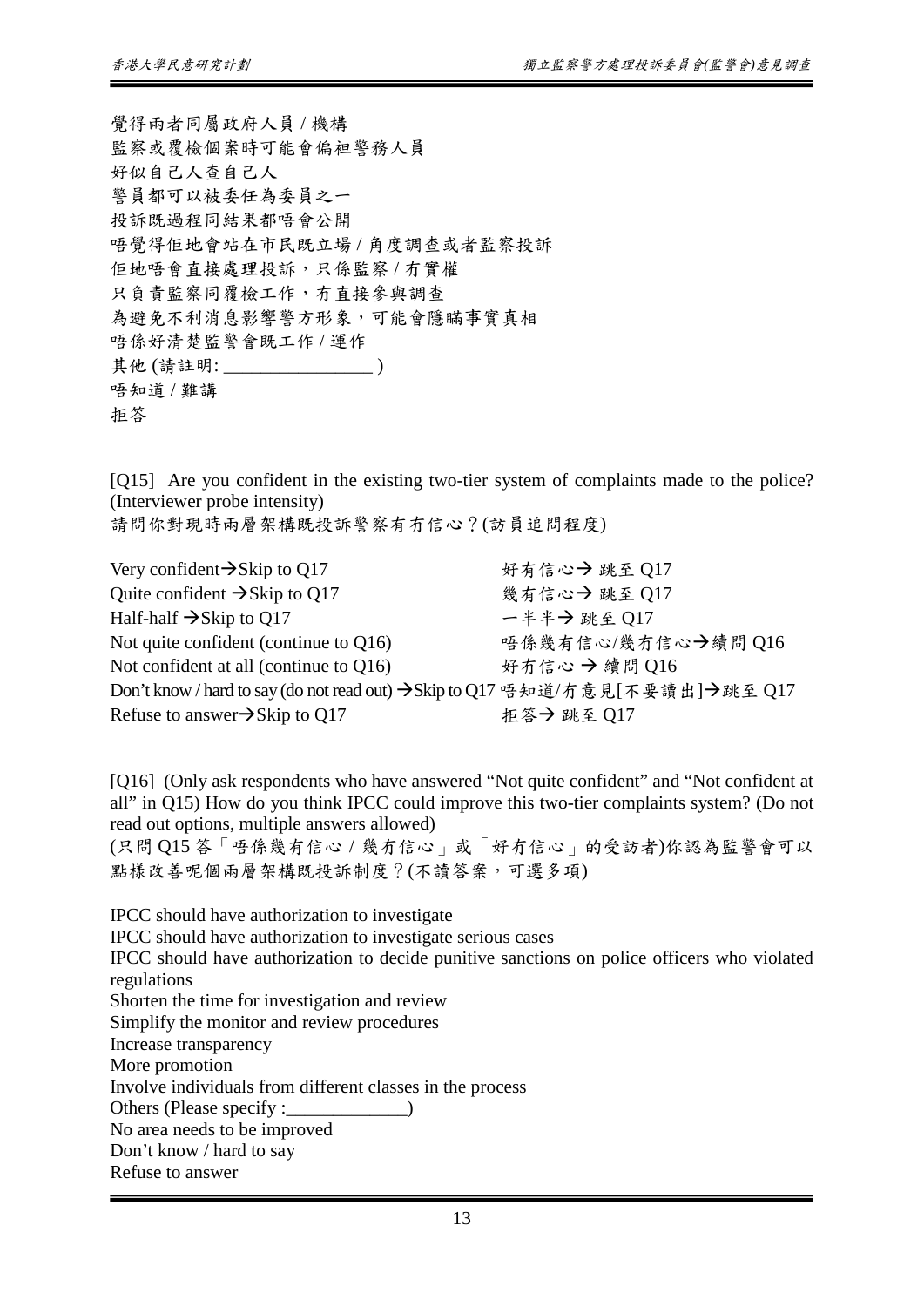監警會應該要有調查權 監警會應該要有調查嚴重個案既權利 監警會應該有權決定對違規警員既懲罰 縮短調查及覆檢既時間 簡化調查及覆檢既程序 提高透明度 增加宣傳 讓不同階層人士都可參與其中 其他 (請註明: \_\_\_\_\_\_\_\_\_\_\_\_\_\_\_\_ ) 沒有需要改善的地方 唔知道 / 難講 拒答

#### **Overall perception on IPCC** 對「監警會」的整體意見

[Q17] Overall speaking, do you think IPCC's image is? (Read out options, only one answer is allowed) 整體黎講,你覺得「監警會」既形象係?(讀出答案,只選一項)

Positive (continue to O18)  $\qquad$  正面 → 續問 O18 Quite positive (continue to Q18) <br>
頭正面 → 續問 Q18 Half-half →Skip to Q19 – – 半半→跳至 Q19 Quite negative (continue to Q18)  $\qquad \qquad \text{Mé} \oplus \text{Mé} \oplus \text{Mé} \oplus \text{Mé} \oplus \text{Mé} \oplus \text{Mé} \oplus \text{Mé} \oplus \text{Mé} \oplus \text{Mé} \oplus \text{Mé} \oplus \text{Mé} \oplus \text{Mé} \oplus \text{Mé} \oplus \text{Mé} \oplus \text{Mé} \oplus \text{Mé} \oplus \text{Mé} \oplus \text{Mé} \oplus \text{Mé} \oplus \text{Mé} \oplus$ Negative (continue to Q18) 負面 續問 Q18 Don't know / hard to say (do not read out)→Skip to Q19 唔知道/冇意見[不要讀出]→跳至 Q19 Refuse to answer $\rightarrow$ Skip to O19  $\qquad \qquad$  #  $\ddot{\text{\sf{x}}} \rightarrow \text{Im} \,\Omega$  9

[Q18] (Only ask respondents who have answered "Positive" and "Quite positive" in Q17) Why do you think it is "Positive" or "Quite positive" or "Quite negative" or "negative"? Any more? (Do not read out options, multiple answers allowed)

[只問 Q17 答「正面」或「頗正面」或「頗負面」或「負面」的受訪者] 點解你覺得[讀 出 Q17 的答案]呢?仲有呢? (不讀答案,可選多項)

Positive answers

IPCC members have sufficient and professional knowledge to monitor and review IPCC is independent enough IPCC is fair enough IPCC has high transparency IPCC has high efficiency IPCC has sufficient authorization to fulfill its duties IPCC provides a helpful monitoring system/mechanism IPCC's structure gives people confidence Other positive answers (Please specify :\_\_\_\_\_\_\_\_\_\_\_\_\_\_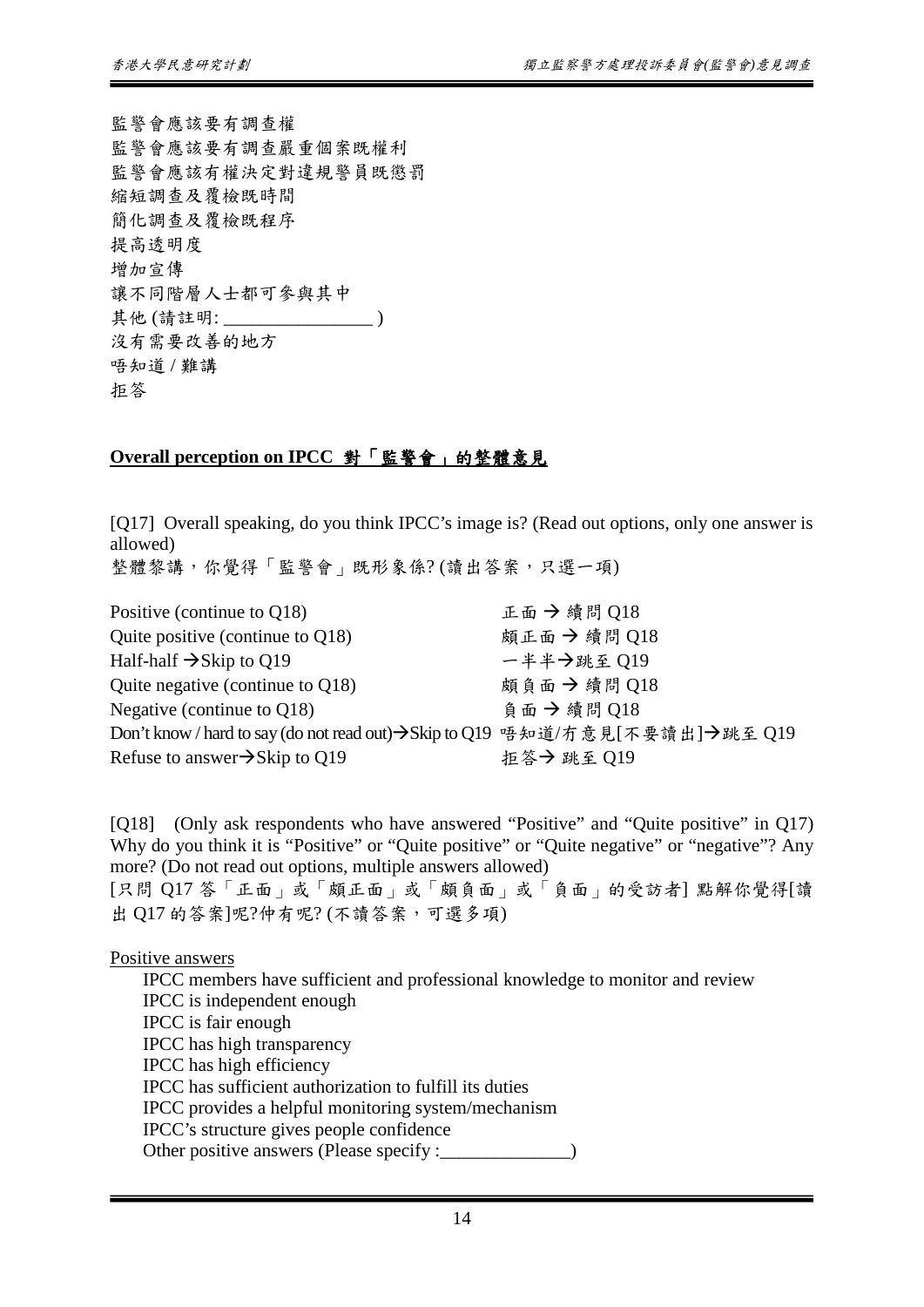Negative answers

Don't think IPCC members have sufficient and professional knowledge to monitor and review

No trust in IPCC's independence

IPCC might take sides with police officers when monitoring ot reviewing cases

IPCC has low transparency

IPCC has low efficiency

IPCC doesn't have sufficient authorization to fulfill its duties

Other negative answers (Please specify : \_\_\_\_\_\_\_\_\_\_\_\_\_\_)

Don't know / hard to say

Refuse to answer

正面答案

監警會人員有足夠及專業知識去做監察同覆檢既工作 監警會夠獨立 監警會夠公正 監警會既透明度好高 監警會既效率好高 監警會有足夠既權力去履行職責 監警會提供監察系統 / 機制有助監察 監警會架構使人安心 / 有信心 其他正面答案 (請註明: \_\_\_\_\_\_\_\_\_\_\_\_\_\_\_\_\_\_\_\_\_)

負面答案

不相信監警會人員有足夠及專業知識去做監察同覆檢既工作 不相信監警會既獨立性 監警會係監察 / 覆檢個案時可能會偏袒警務人員 監警會既透明度好低 監警會既效率好低 監警會冇足夠權力去履行職責 其他負面答案 (請註明: \_\_\_\_\_\_\_\_\_\_\_\_\_\_\_\_\_\_\_) 唔知道 / 難講

拒答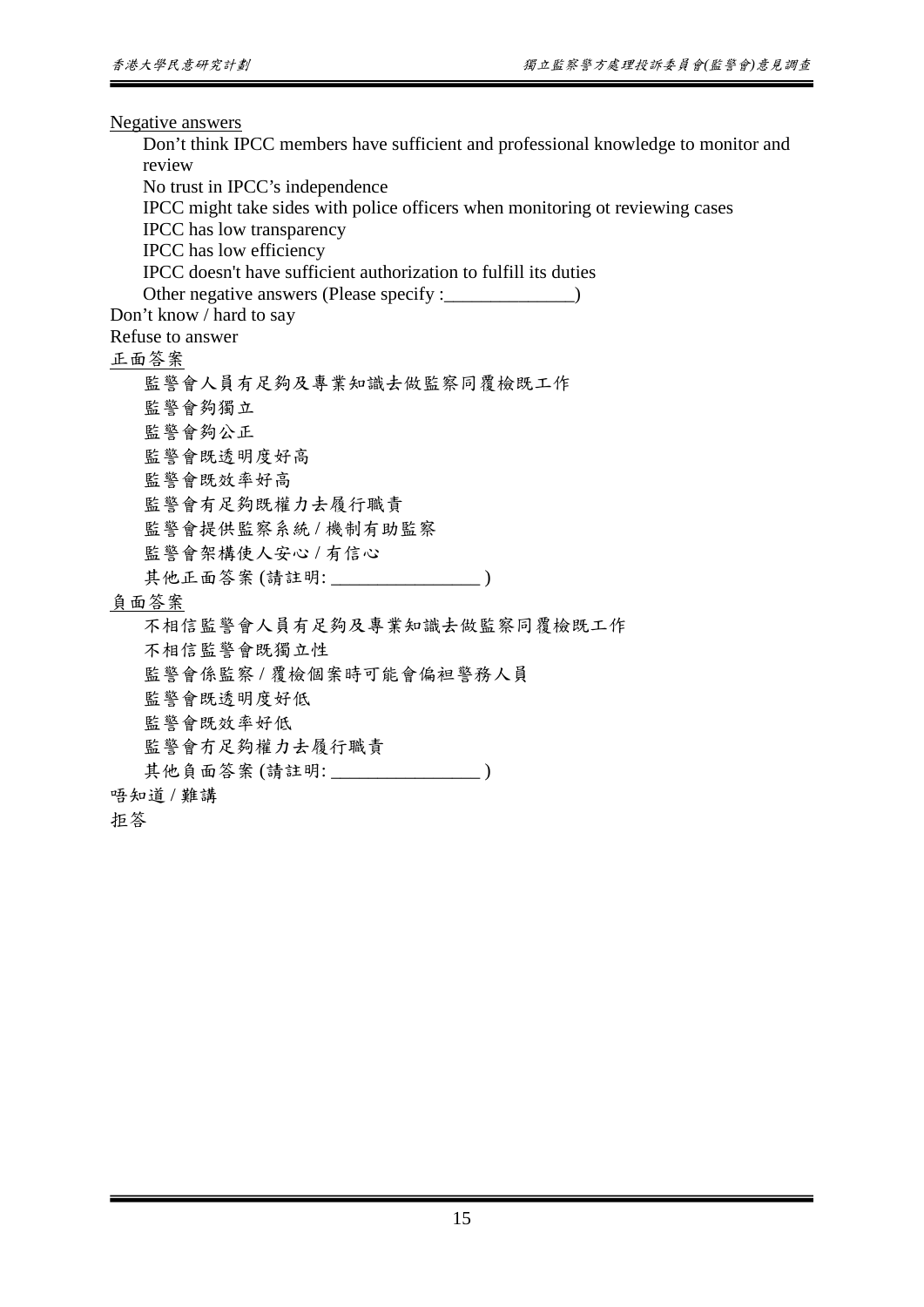[Q19] Lastly, what are your expectations on IPCC? Any more? (Do not read out options, multiple answers allowed)

最後,整體而言你對「監警會」有乜野期望? (不讀答案,可選多項)

Hope IPCC can improve Police-community relation / enhance its communication Hope IPCC can monitor HK Police Force's work effectively Hope IPCC can pressure HK police effectively in order to improve their works Hope IPCC can explain more to citizens the work / complaints system of HK Police Force Hope IPCC can ensure citizens will get appropriate Police services Hope IPCC can provide a channel for complaints against police Others (Please specify : \_\_\_\_\_\_\_\_\_\_\_\_\_\_\_\_\_\_) Don't know / hard to say Refuse to answer 希望監警會可以改善警民關係 / 加強警民溝通 希望監警會可以有效監察香港警察既工作 希望監警會可以有效俾香港警察適當壓力令工作做得更好 希望監警會可以向市民多解釋香港警察既工作 / 投訴機制 希望監警會可以保障市民得到適當既警察服務 希望監警會可以提供投訴香港警察既渠道 其他 (請註明: \_\_\_\_\_\_\_\_\_\_\_\_\_\_\_\_ ) 唔知道 / 難講 拒答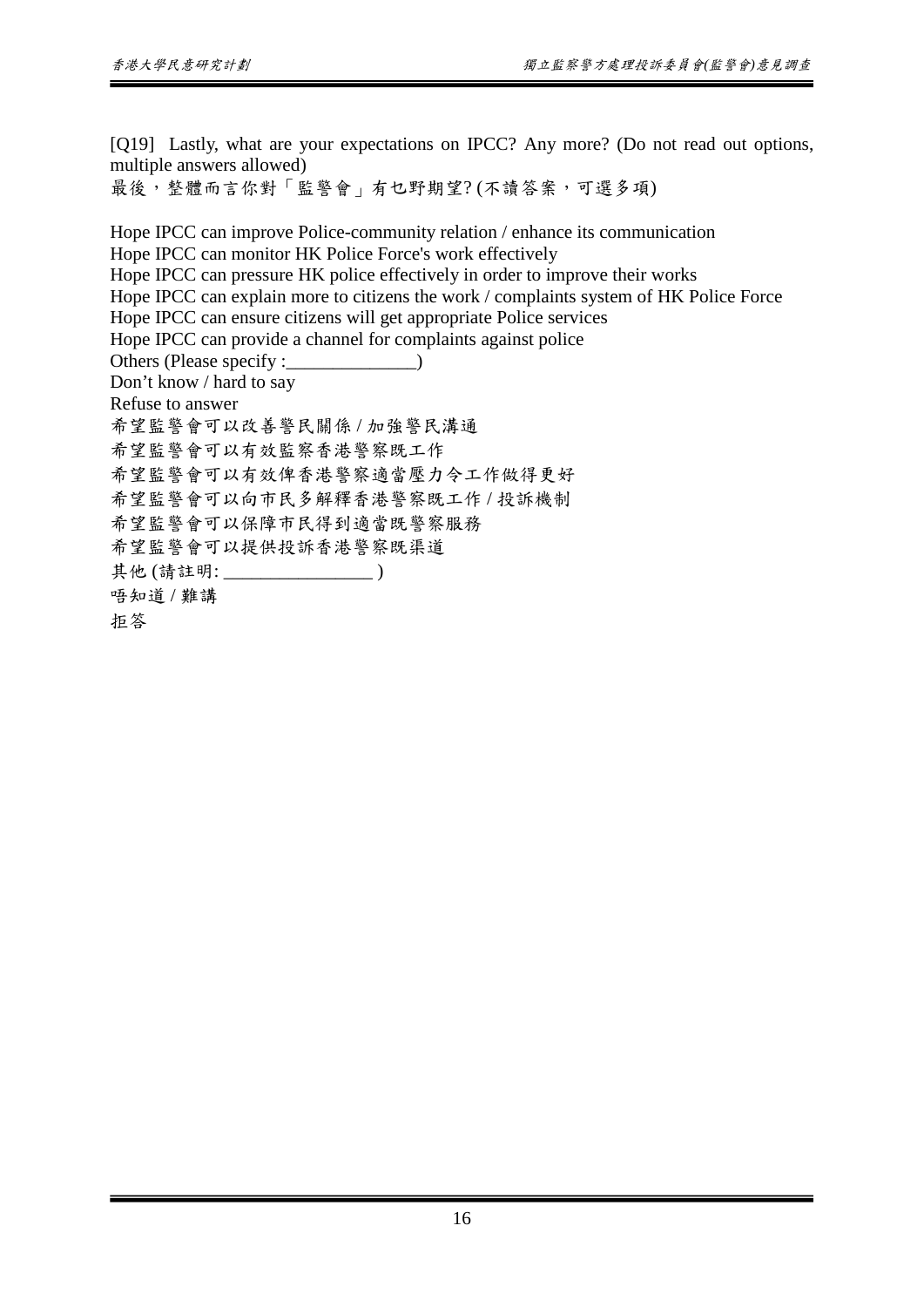## **Part IV Demographics**<br>第四部分 個人資料 第四部分

We would like to ask you some personal information for aggregate analyses. Please rest assured that your information provided will be kept strictly confidential. 我地想請問您一 d 簡單既個人資料以作綜合分析,你所提供既資料係會絕對保密,請 放心。

[DM1] Gender 性別 Male Female 男 女

[DM2a] Age 年齡

| (Exact age)         |  |
|---------------------|--|
| Do not want to tell |  |

[DM2b] 【For those who do not want to tell their exact age】Age interval (Interviewer can read out the intervals)

唔肯講

\_\_\_\_\_\_\_(準確數字)

|                  | 【只問不肯透露準確年齡被訪者】年齡 (範圍)[訪問員可讀出範圍] |
|------------------|----------------------------------|
| $18 - 19$        | 18-19歲                           |
| $20 - 24$        | $20 - 24$ 歲                      |
| $25 - 29$        | 25-29歲                           |
| $30 - 34$        | 30-34 歲                          |
| $35 - 39$        | 35-39歲                           |
| $40 - 44$        | $40 - 44$ 歲                      |
| $45 - 49$        | 45-49歲                           |
| $50 - 54$        | $50 - 54$ 歳                      |
| $55 - 59$        | 55-59歲                           |
| $60 - 64$        | $60 - 64$ 歲                      |
| $65 - 69$        | $65 - 69$ 歳                      |
| 70 or above      | 70 歲或以上                          |
| Refuse to answer | 拒答                               |
|                  |                                  |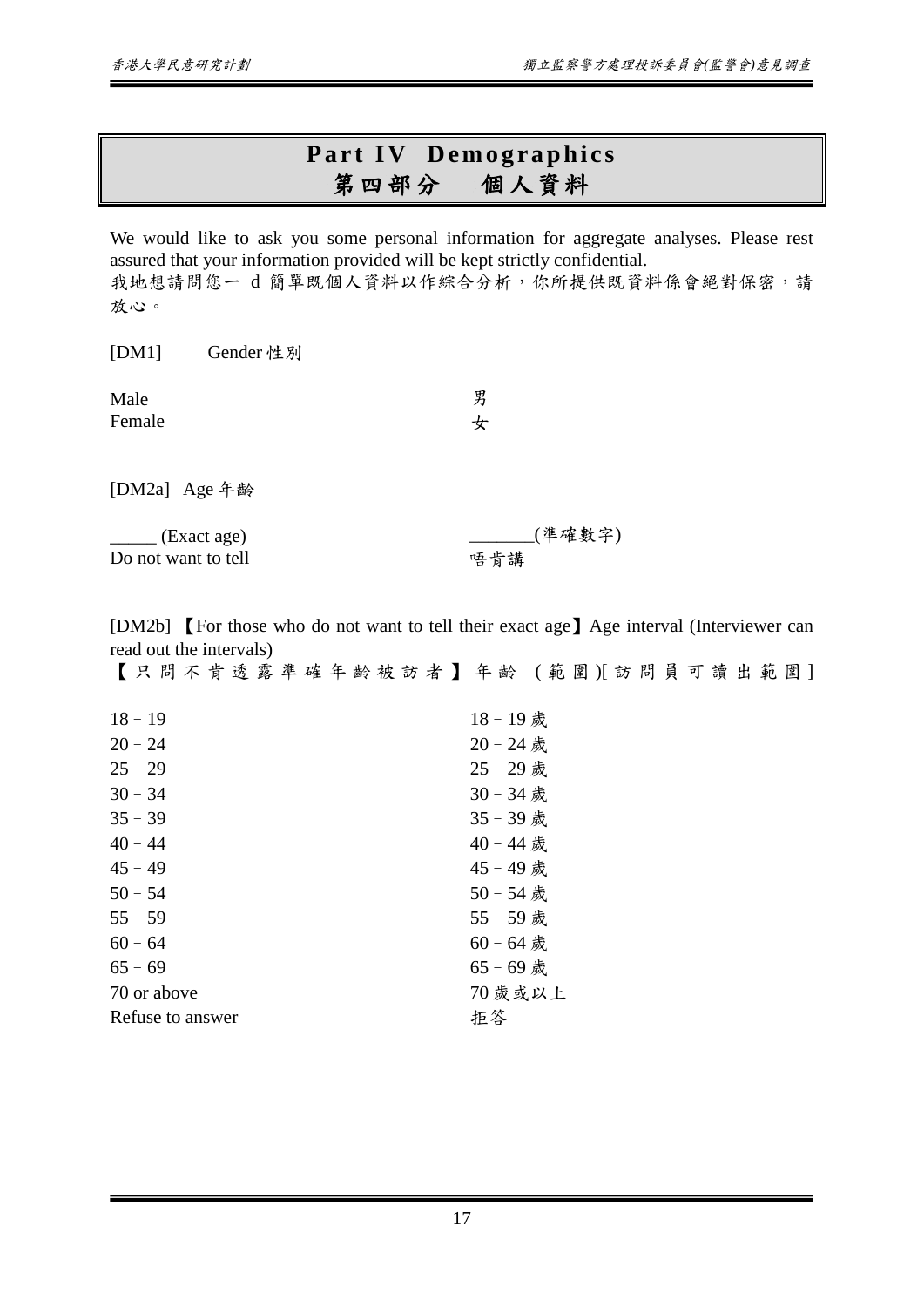[DM3] Education Attainment 教育程度

| Non-educated / pre-elementary education      | 未受教育 / 學前教育     |
|----------------------------------------------|-----------------|
| Primary                                      | 小學              |
| Junior secondary $(F.1 - F.3)$               | 初中(中一至中三)       |
| Senior secondary $(F.4 - F.5,$ vocational    | 高中(中四至中五包括工藝程度) |
| training included)                           | 預科(中六至中七)       |
| Matriculation                                | 專上非學位(文憑/證書課程)  |
| Tertiary, non-degree (Diploma / Certificate) | 專上非學位(副學士課程)    |
| Tertiary, non-degree (Associate degree)      | 專上學位            |
| Tertiary, degree                             | 研究院或以上          |
| Postgraduate or above                        | 拒答              |
| Refuse to answer                             |                 |

[DM4] Occupation 職業

| Managers / administration staff               | 經理及行政人員         |
|-----------------------------------------------|-----------------|
| Professional                                  | 專業人員            |
| Associate professional                        | 輔助專業人員          |
| Clerk                                         | 文員              |
| Service worker and Shop & market sales worker | 服務工作及商店銷售人員     |
| Skilled agricultural & fishery worker         | 漁農業熟練工人         |
| Craft & related trade worker                  | 手工藝及有關人員        |
| Plant & machine operator / assembler          | 機台及機器操作員及裝配員    |
| Unskilled worker                              | 非技術工人           |
| <b>Studens</b>                                | 學生              |
| Homemakers                                    | 料理家務者           |
| Retired                                       | 巳退休             |
| Unclassified                                  | 不能辨别            |
| Others (Unemployed and non-workers included)  | 其他(包括失業及其他非在職者) |
| Refuse to answer                              | 拒答              |
|                                               |                 |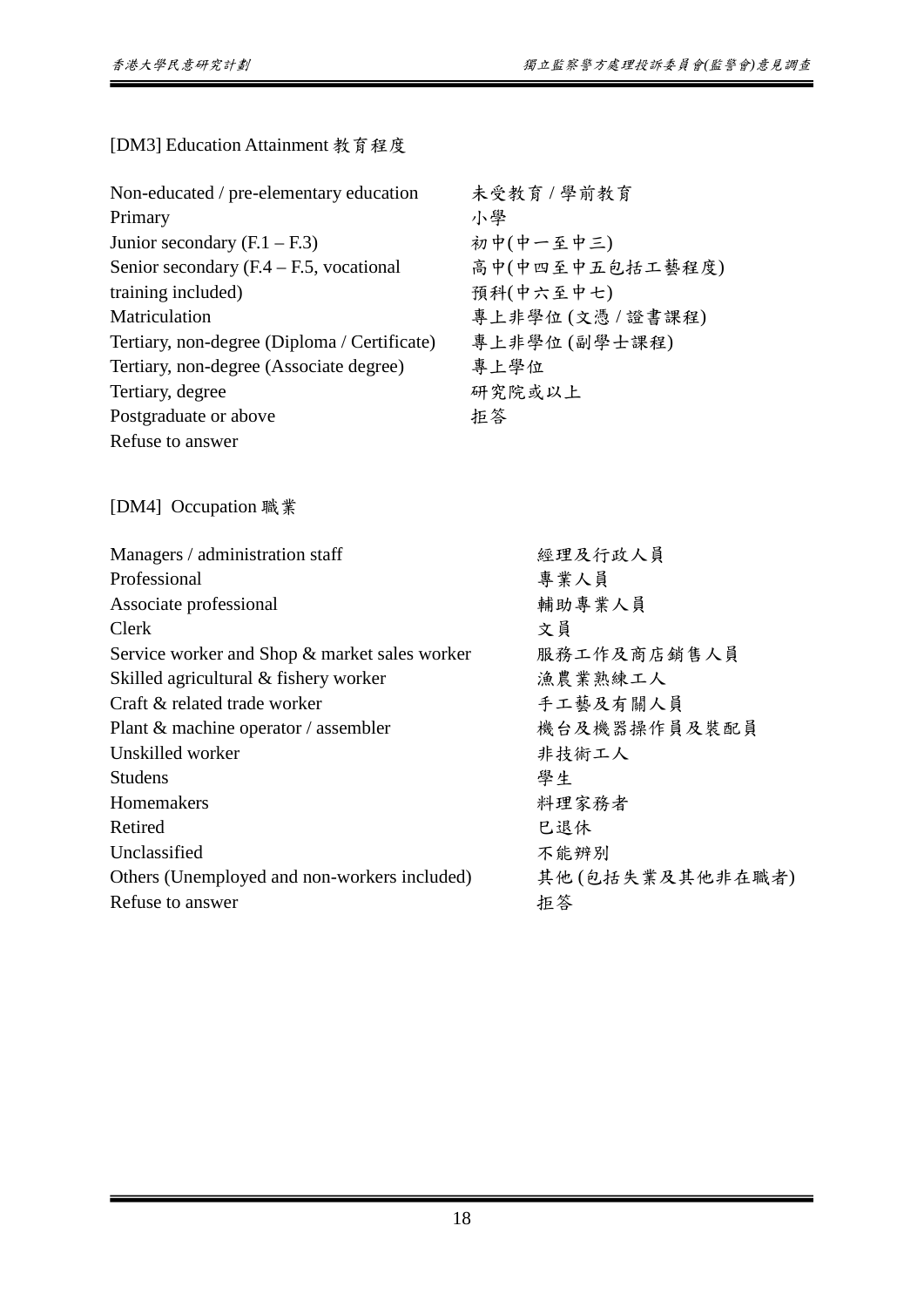[DM5] Personal monthly income (including all income source) 每月個人收入 (請包括所有收入來源)

No income HK\$1 – HK\$3,999 HK\$4,000 – HK\$5,999 HK\$6,000 – HK\$7,999 HK\$8,000 – HK\$9,999 HK\$10,000 – HK\$14,999 HK\$15,000 – HK\$19,999 HK\$20,000 – HK\$24,999 HK\$25,000 – HK\$39,999 HK\$40,000 or above Refuse to answer

沒有收入 HK\$1 – HK\$3,999 HK\$4,000 – HK\$5,999 HK\$6,000 – HK\$7,999 HK\$8,000 – HK\$9,999 HK\$10,000 – HK\$14,999 HK\$15,000 – HK\$19,999 HK\$20,000 – HK\$24,999 HK\$25,000 – HK\$39,999 HK\$40,000或以上 拒答

[DM6] Family monthly income (including all income source) 每月家庭收入 (請包括所有收入來源)

HK\$3,999 or below HK\$4,000 – HK\$5,999 HK\$6,000 – HK\$9,999 HK\$10,000 – HK\$14,999 HK\$15,000 – HK\$19,999 HK\$20,000 – HK\$24,999 HK\$25,000 – HK\$29,999 HK\$30,000 – HK\$39,999 HK\$40,000 – HK\$59,999 HK\$60,000 or above Refuse to answer

HK\$3,999 或以下 HK\$4,000 – HK\$5,999 HK\$6,000 – HK\$9,999 HK\$10,000 – HK\$14,999 HK\$15,000 – HK\$19,999 HK\$20,000 – HK\$24,999 HK\$25,000 – HK\$29,999 HK\$30,000 – HK\$39,999 HK\$40,000 – HK\$59,999 HK\$60,000 或以上 拒答